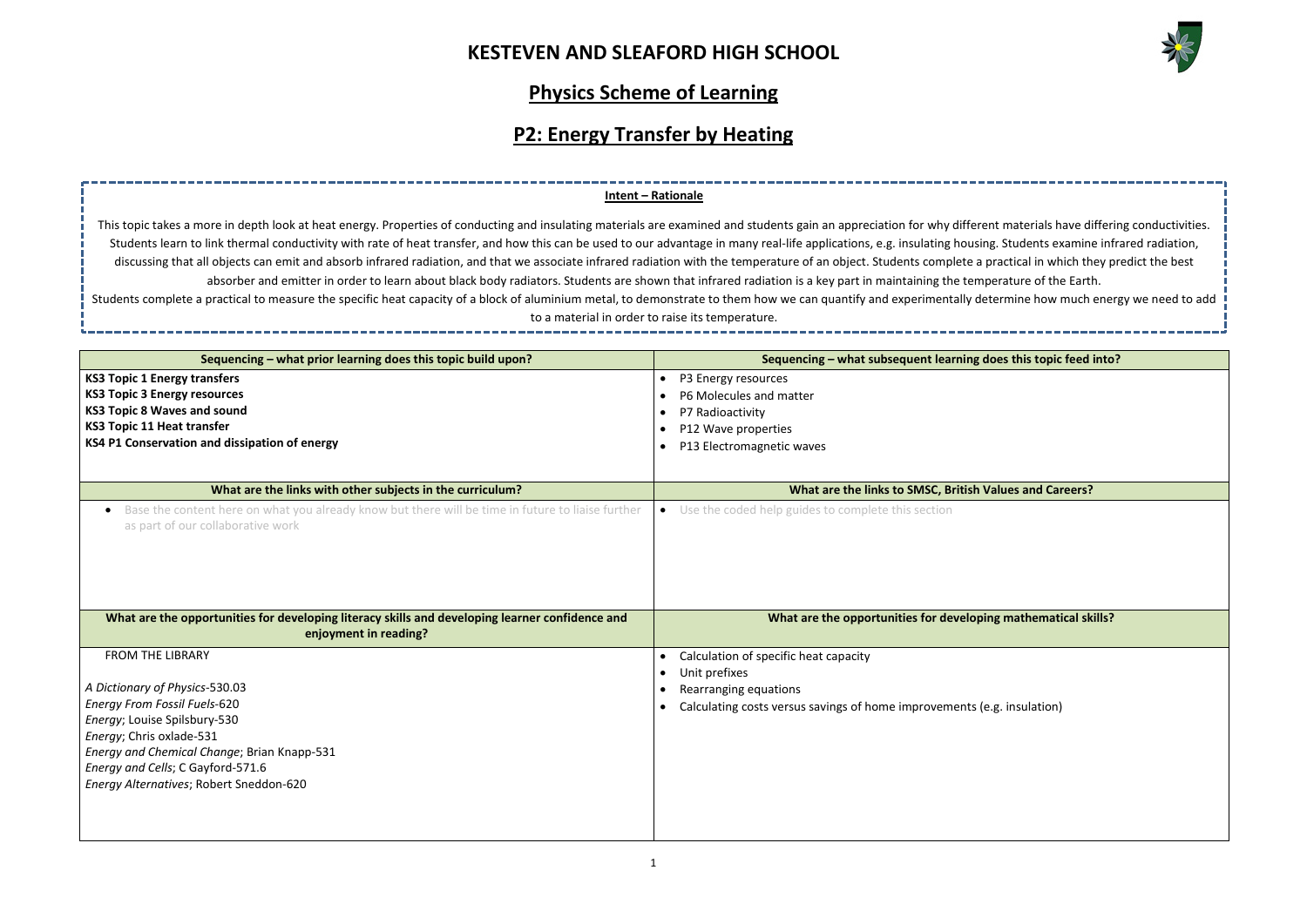



## **Physics Scheme of Learning**

### **P2: Energy Transfer by Heating**

**Intent – Concepts**

#### **What knowledge will students gain and what skills will they develop as a consequence of this topic?**

**Know**

- Describe materials as good or poor thermal conductors
- Compare the thermal conductivities of materials in simple terms.
- Relate thermal conductivities of a material to its uses in familiar contexts.
- State that an object cools by emitting IR radiation and heats by absorbing IR radiation.
- Measure the difference in cooling of objects of different colours.
- Describe the cooling of objects in terms of the rate of emission of radiation.
- Describe the heating of objects in terms of the rate of absorption of radiation.
- Describe the cooling of an object over a period of time.
- State that infrared radiation is electromagnetic radiation with a wavelength shorter than red light.
- State that an object cools by emitting infrared radiation and heats by absorbing infrared radiation.
- Describe materials in terms of being difficult or easy to heat up (increase the temperature of).
- State the factors that affect the amount of energy required to increase the temperature of an object.
- State some design features used to prevent energy transfer to the surroundings in the home.
- Calculate the payback time of a simple home improvement feature.

#### **Apply**

- Analyse temperature change data to compare the thermal conductivity of materials.
- Describe the changes in behaviour of the particles in a material as the temperature of the material increases.
- Apply understanding of thermal conductivity in reducing energy dissipation through the choice of appropriate insulating materials.
- Compare the cooling and heating of different coloured surfaces.
- Apply the concepts of absorption and emission of IR radiation to explain why an object maintains a constant temperature.
- Compare the emission of infrared radiation with a wavelength shorter than red light.
- Outline the evidence that changes in the concentration of atmospheric gases are the likely cause of global warming.
- Describe the greenhouse effect in terms of absorption and emission of radiation.
- Calculate the energy required to change the temperature of an object.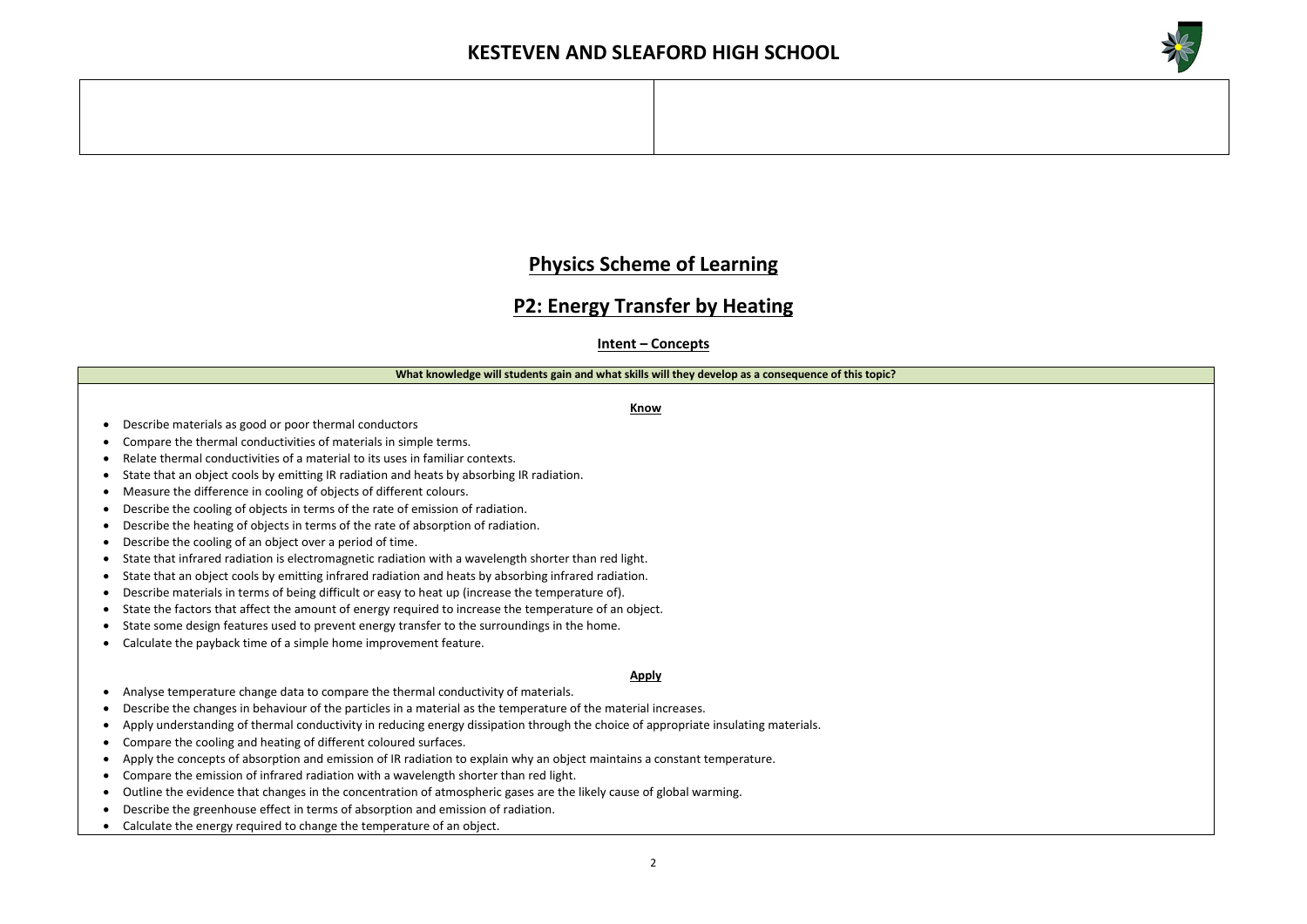## **KESTEVEN AND SLEAFORD HIGH SCHOOL**



### the progress of students?

lents' ability to:

te a building in terms of cost

ability to: e.g. radiation, transmission, etc) and

liation is affected by (a) different

- Measure the specific heat capacity of a material and find a mean value.
- Describe how some design features used to reduce energy dissipation from a home work.
- Compare home improvement features in terms of payback time.

#### **Extend**

- Explain the different thermal conductivities of materials using the free electron and lattice vibration explanations of conduction.
- Evaluate the results of an experiment into thermal conductivity in terms of repeatability and reproducibility of data, and the validity of conclusions drawn from the data.
- Justify the choices of material involved in insulation or conduction using the concept of thermal conductivity and other data.
- Explain why objects stop cooling in terms of the rate of absorption and emission of radiation.
- Describe the changes in the rate of cooling of objects of different colours and temperatures.
- Describe factors that affect the rate of emission of infrared radiation, including temperature and surface area.
- Apply the concepts of absorption and emission of infrared radiation to explain why an object maintains a constant temperature.
- Explain the greenhouse effect in terms of absorption, emission, and wavelengths of electromagnetic radiation.
- Evaluate materials used for transferring energy in terms of their specific heat capacity.
- Use the specific heat capacity equation to perform a wide range of calculations in unfamiliar contexts.
- Evaluate in detail the results of an experiment to measure specific heat capacity.
- Evaluate in detail design features used to reduce energy loss from the home.
- Choose home improvement features using payback time and savings beyond the payback time.

| What subject specific language will be used and developed in this topic?                                                                                                                                                                                                                                                                                                                                                                                                                                                                                                                                                                                                                                                                                                                                                                                                                                                                                                                                                                                                                                                                                                                                                                                                                                              | What opportunities are available for assessing t                                                                                                                                                                                                                                                                                                                                                                                                            |
|-----------------------------------------------------------------------------------------------------------------------------------------------------------------------------------------------------------------------------------------------------------------------------------------------------------------------------------------------------------------------------------------------------------------------------------------------------------------------------------------------------------------------------------------------------------------------------------------------------------------------------------------------------------------------------------------------------------------------------------------------------------------------------------------------------------------------------------------------------------------------------------------------------------------------------------------------------------------------------------------------------------------------------------------------------------------------------------------------------------------------------------------------------------------------------------------------------------------------------------------------------------------------------------------------------------------------|-------------------------------------------------------------------------------------------------------------------------------------------------------------------------------------------------------------------------------------------------------------------------------------------------------------------------------------------------------------------------------------------------------------------------------------------------------------|
| Black body radiation The radiation emitted by a perfect black body (a body that absorbs all<br>radiation that hits it).<br>Boiling point The temperature at which a pure substance boils or condenses.<br>Density Mass per unit volume of a substance.<br>Dissipation of energy The energy that is not usefully transferred and stores in less useful ways.<br><b>Errors</b> Sometimes called uncertainties.<br>Freezing point The temperature at which a pure substance freezes or melts.<br><b>Frequency</b> The number of wave crests passing a fixed point every second.<br>Infrared radiation Electromagnetic waves between visible light and microwaves in the<br>electromagnetic spectrum<br>Microwaves Electromagnetic waves between infrared radiation and radio waves in the<br>electromagnetic spectrum.<br>Specific heat capacity Energy needed to raise the temperature of 1kg of a substance by 1°C.<br>Systematic errors Cause readings to be spread around a value other than the true value, due to<br>results differing from the true value by a consistent amount each time the measurement is<br>made.<br>Transmission A wave passing through a substance.<br>Wave speed The distance travelled per second by a wave crest or trough.<br>Wavelength The distance from one wave crest to the next. | Assessed homework 1 (Home insulation) - assesses stude<br>$\circ$ Perform energy calculations<br>Compare different insulation methods<br>Make a judgement about the best way to insulate<br>effectiveness<br>Assessed homework 2 (Vacuum flask) - assess students'<br>$\circ$ Explain physics concepts using key terminology ( $\circ$<br>good prose<br>Explain how the transmission rate of infrared rad<br>$\circ$<br>coloured surfaces and (b) a vacuum. |